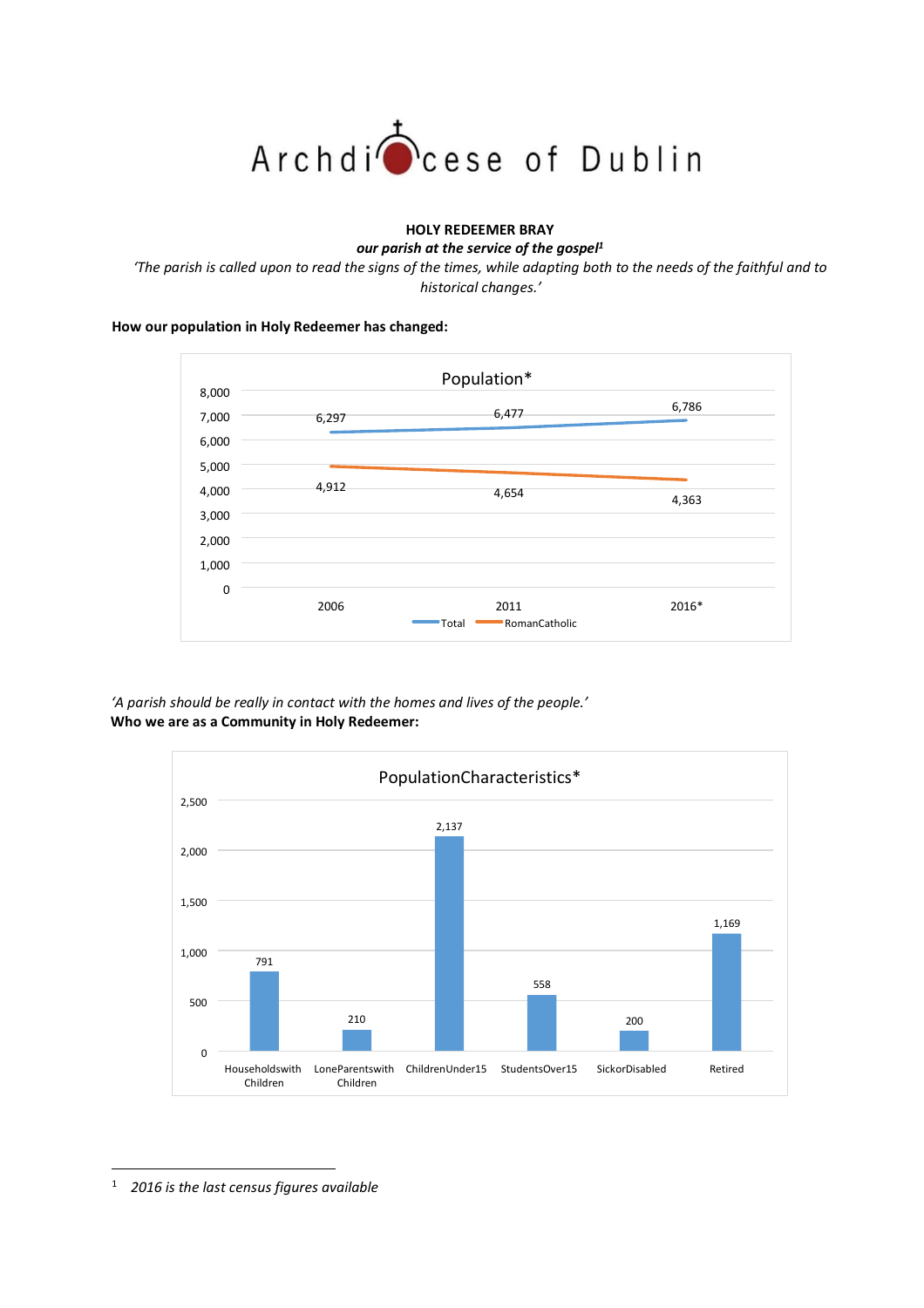**Over recent years our liturgical celebrations have included:**

| <b>BrayHolyRedeemer</b> |       |       |       |       |       |      |           |  |  |
|-------------------------|-------|-------|-------|-------|-------|------|-----------|--|--|
| Liturgical              | 2014  | 2015  | 2016  | 2017  | 2018  | 2019 | %Movement |  |  |
| <b>Celebrations</b>     |       |       |       |       |       |      |           |  |  |
| <b>Baptisms</b>         | 128   | 127   | 102   | 132   | 130   | 99   | $-23%$    |  |  |
| Confirmations           | 111   | 101   | 108   | 116   | 105   | 116  | 5%        |  |  |
| <b>Funerals</b>         | 51    | 56    | 60    | 62    | 52    | 50   | $-2%$     |  |  |
| MassGoers               | 1,294 | 1,108 | 1,141 | 1.127 | 1,079 | 961  | $-26%$    |  |  |

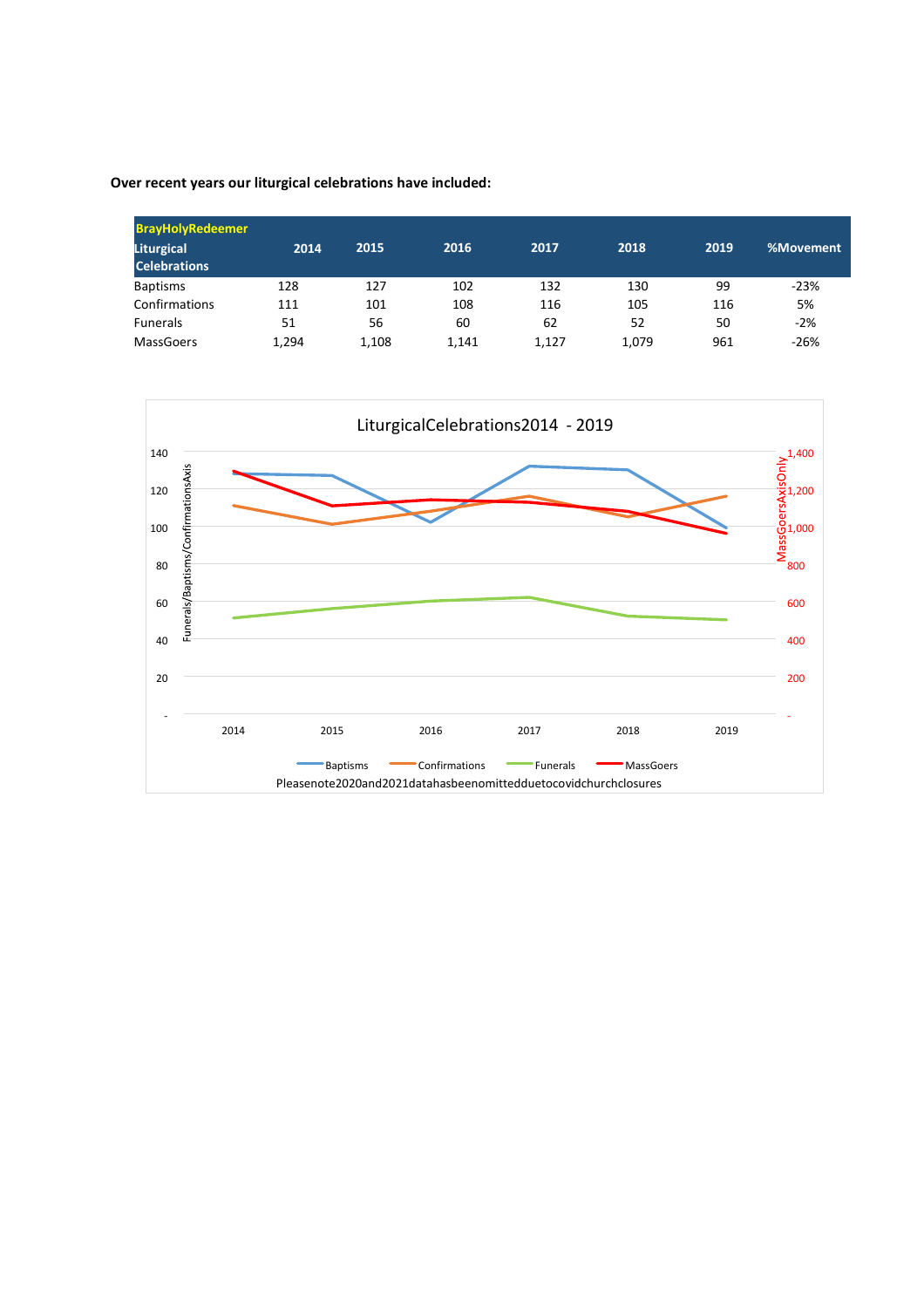**We have also gathered resources to support the work of the parish and the diocese:**

| <b>BrayHolyRedeemer</b><br><b>Collections</b> | 2017     | 2018     | 2019    | 2020    | 2021    | %Movement |
|-----------------------------------------------|----------|----------|---------|---------|---------|-----------|
| CommonFund                                    | €103,041 | €100,183 | €89,523 | €34,113 | €57,494 | $-44%$    |
| ShareFund                                     | €49.414  | €46,571  | €42,029 | €7,251  | €15,487 | -69%      |
| FamilyOffering                                | €73,231  | €71,907  | €70,573 | €66,637 | €67,708 | 8%        |